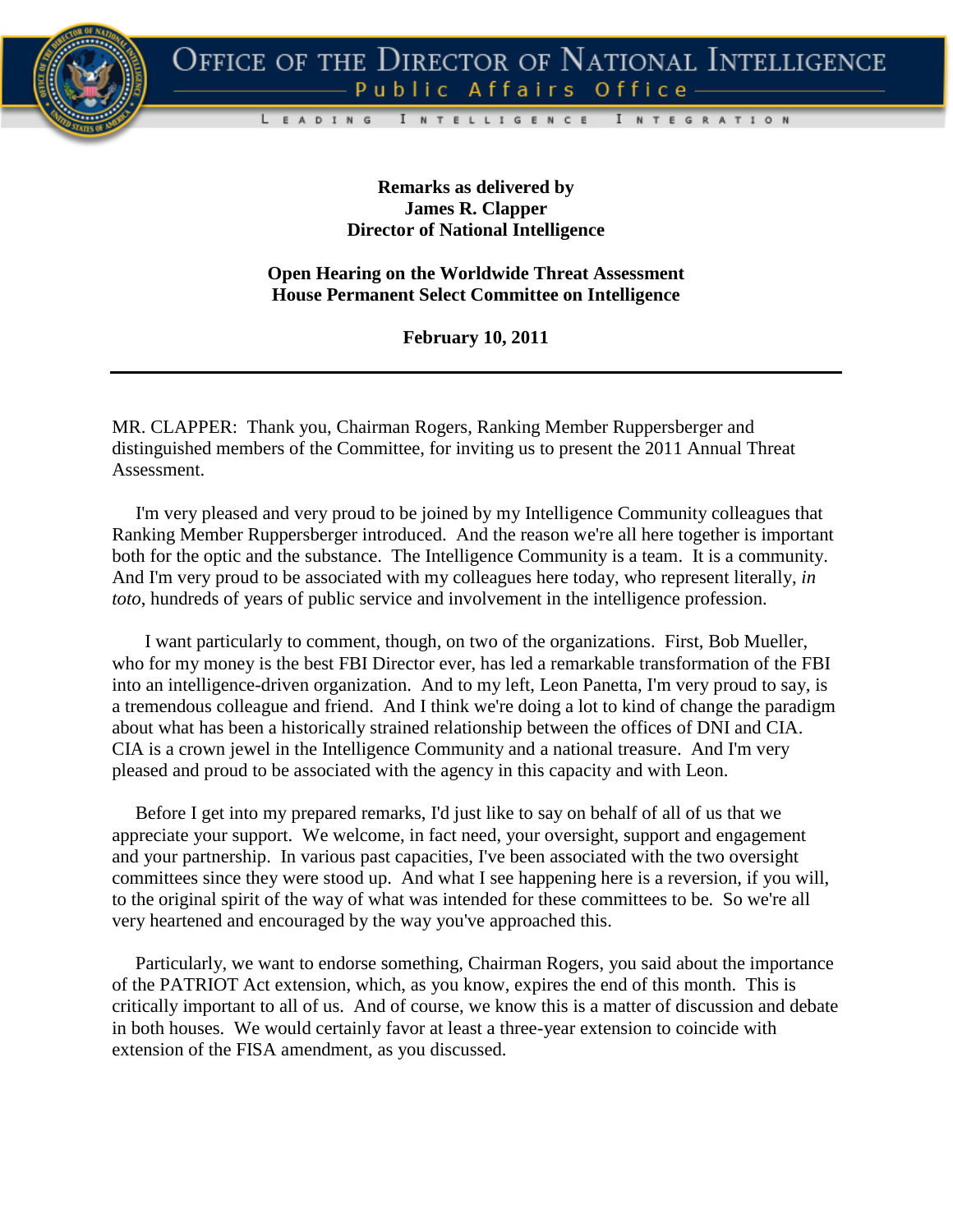As I know you understand, it's not possible to cover the full scope of worldwide threats in brief oral remarks, so I'd like to take this opportunity to highlight four broad areas of significant concern, focus and attention for U.S. national security and for the Intelligence Community.

 Subject to your concurrence, we've submitted a longer Statement for the Record that reflects the collective insights of the extraordinary men and women of the Intelligence Community. They're deeply committed to gathering intelligence and delivering analytical judgments to help the president, policymaker -- which very much includes the Congress -- our warfighters, firstresponders and our allies to understand the threats facing us and combat those who wish to harm our great nation.

 First and foremost of these concerns is terrorism. Counterterrorism is our top priority because job-one for the Intelligence Community, mind you, is to keep Americans safe and the homeland secure. The Intelligence Community has helped thwart many potentially devastating attacks. One of the most recent was the cargo bomb plot this past October that you alluded to.

 We've apprehended numerous dangerous actors throughout the world and weakened much of al-Qa'ida's core capabilities, including its operations, training, and its propaganda. We're deeply engaged with our foreign partners to detect and prevent terrorist actions, and we remain vigilant, despite the degradation of the organization against al-Qa'ida's continued desire to attack the West.

 We're especially focused on al-Qa'ida's resolve to target Americans for recruitment, and to spawn affiliate groups around the world. We also see disturbing instances of self-radicalization among our own citizens. Last year, the Intelligence Community helped disrupt plots and provide information that led to the arrest of homegrown violent extremists here in the United States. While homegrown terrorists are numerically a small part of the global threat, they have a disproportionate impact -- because they understand our homeland, have connections here, and have easier access to U.S. facilities.

 Counterterrorism is central to our overseas operations, notably in Afghanistan. And while progress in our efforts to disrupt, dismantle and defeat al-Qa'ida is often hard-won, we have seen -- and we will continue to see -- success in governance, security and economic development that will erode the willingness of the Afghan people to support the Taliban and their al-Qa'ida allies.

 But there's no question that the people of Afghanistan are up against a determined insurgency. There's troubling attrition within their security forces, and corruption, including extortion, land seizures and drug trafficking, feed the insurgency.

 Pakistan also confronts terrorists who threaten to destabilize the government, attack its citizens and plot against our forces in Afghanistan and other nations.

 And although U.S. combat operations have come to an official close in Iraq, bombings by terrorists mean that our work to help solidify the security gains we've made thus far remains a high priority.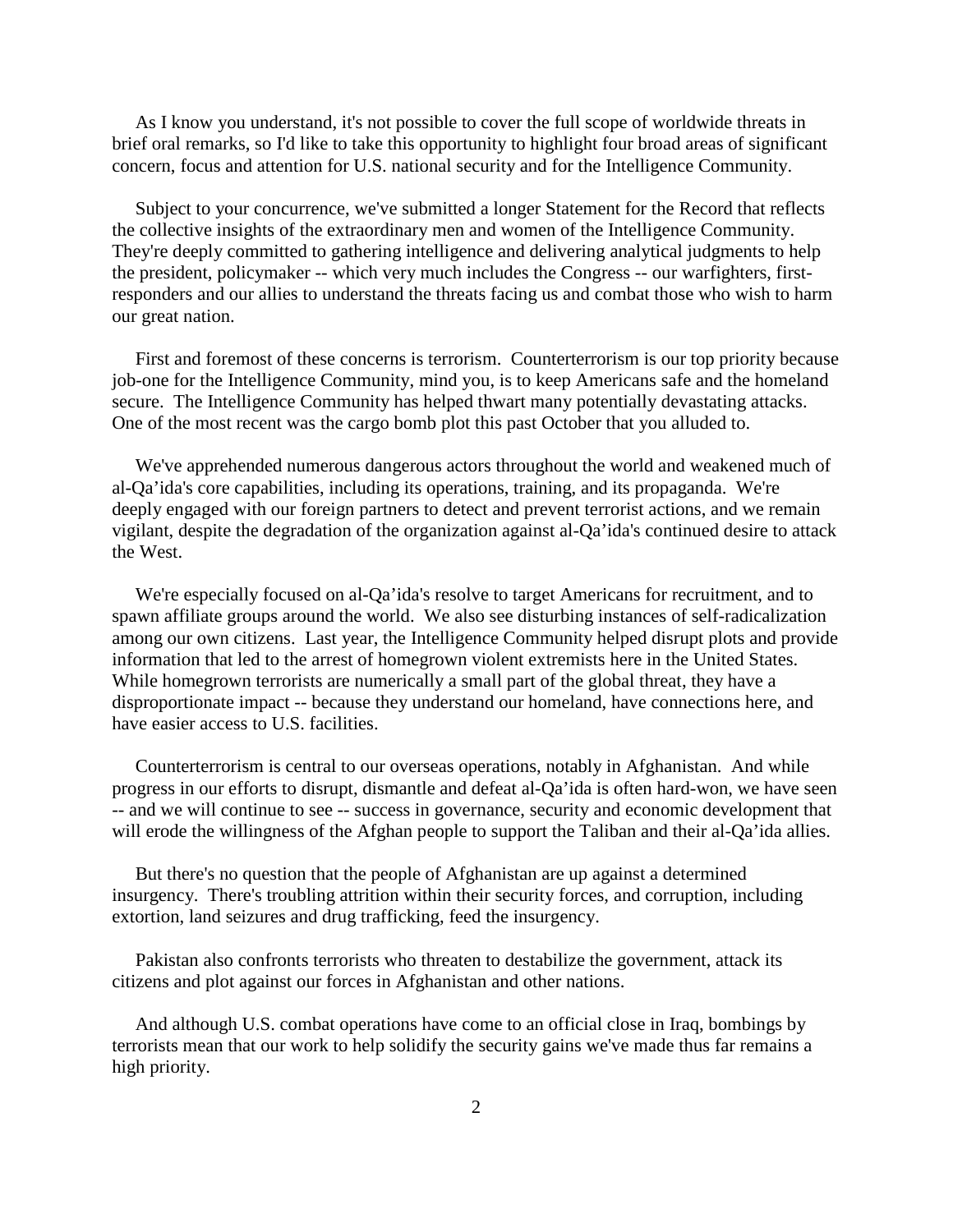Another major concern is the proliferation of weapons of mass destruction. The proliferation threat environment is a fluid, borderless arena that reflects the broader global reality of an increasingly free movement of people, goods and information. While this environment is critical for peaceful scientific and economic advances, it also allows the materials, technologies and know-how -- related to chemical, biological, radiological and nuclear weapons, as well as missile delivery systems -- to be shared with ease and speed.

 Iran is, of course, a key challenge. In the months following the 2009 Iranian elections, we saw a popular movement challenge the authority of its government. We also saw the Iranian government crack down with harsher authoritarian control.

 We look forward to discussing Iran further with you in closed session, particular its nuclear posture. But suffice to say here, we see a disturbing confluence of events: An Iran that is increasingly rigid, autocratic, dependent on coercion to maintain control, and defiant towards the West, and an Iran that continues to advance its uranium-enrichment capabilities; along with what appears to be the scientific, technical and industrial capacity to produce nuclear weapons if its leaders choose to do so.

 North Korea's nuclear weapons and missile programs also pose a serious threat, both regionally and beyond. Pyongyang has signaled a willingness to re-engage in dialogue, but it also craves international recognition as a nuclear-weapons power. And it has shown troubling willingness to sell nuclear technologies.

 Third, I want to highlight a major aspect of the work of the Intelligence Community; namely, the reality that we live in an interconnected, interdependent world, where instability can arise and spread quickly beyond borders, as we've so recently and graphically seen.

 Of course, examples of this include the sudden fall of the Ben Ali regime in Tunisia and the contagious mass uprisings in Egypt and lesser demonstrations elsewhere. The Intelligence Community is following these events, obviously, very closely. Recently, questions have been raised as to whether the Intelligence Community has been tracking and reporting on these events effectively. The answer, I believe, in short, is yes.

 For many years, the Intelligence Community has been aware of tensions and instability in the Middle East and North Africa, and has consistently reported on those tensions and their implications. Specific triggers for how and when instability would lead to the collapse of various regimes cannot always be known or predicted. What intelligence can do in most cases is reduce the uncertainty for decision makers but not necessarily eliminate it, whether those decision makers are in the White House, the Congress, the embassy or the fox hole. But we are not clairvoyant.

 The Intelligence Community has provided critical intelligence throughout this crisis and has been reporting on unrest, demographic changes, economic uncertainty and the lack of political expression for these frustrations for decades.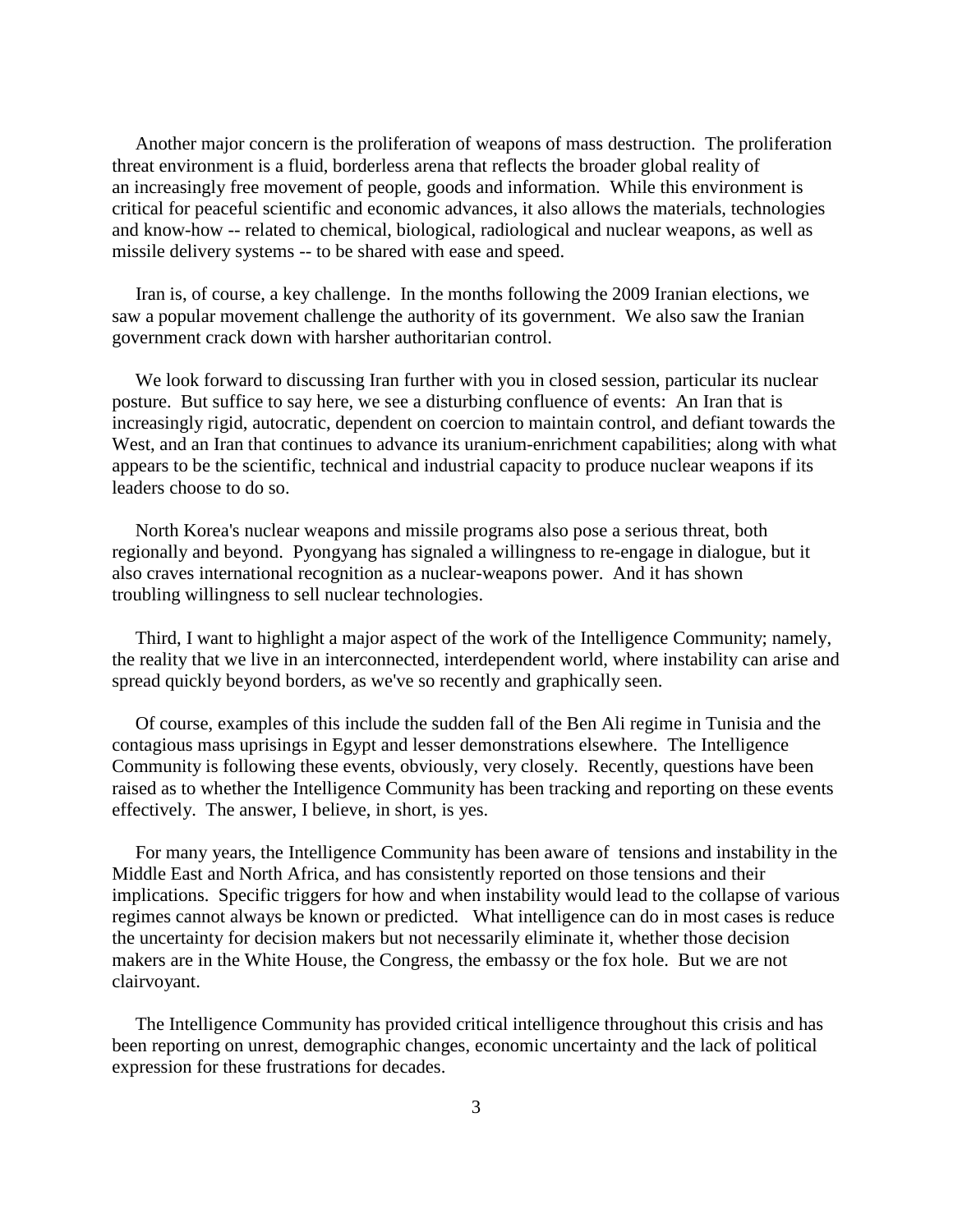With that said, I also want to highlight that in our interdependent world, economic challenges have become paramount and cannot be underestimated: from increasing debt to fluctuating growth, to China's economic and military rise.

 As well, we're also extremely focused on cyberthreats, as you are, and their impacts on our national security and economic prosperity. This threat is increasing in scope and scale, and its impact is difficult to overstate. Industry estimates the production of malicious software has reached its highest level yet, with an average of 60,000 new programs or variations identified each day. Some of these are what we define as "advanced, persistent threats," which are difficult to detect and counter.

 Additionally, we're seeing a rise in intellectual property theft. Industry has estimated that the loss of intellectual property worldwide to cyber crime in 2008 alone cost businesses approximate \$1 trillion.

 We believe this trend has only gotten worse. Last year, some of our largest information technology companies discovered that throughout much of 2009, they'd been the targets of systematic effort to penetrate their networks and acquire proprietary data. The intrusions attempted to gain access to repositories of source code, the underlying software that comprises the intellectual crown jewels of many of these companies.

 Along with following current cyber threats, the Intelligence Community has analyzed the interconnected implications of energy security, drug trafficking, emerging diseases, water availability, international organized crime, humanitarian disasters and other global issues.

 In the face of these challenges, we in the Intelligence Community must always remain attentive to developments in all parts of the globe and in many spheres of activity. And that is why, in my view, we must sustain a robust, balanced array of intelligence capabilities to cope with the wide variety and scope of potential threats.

 Fourth, I'd like also to take a moment to emphasize that counterintelligence concerns will continue to worry me. We face a wide range of foreign intelligence threats to our economic, political and military interests at home and abroad. In addition to cyber and other threats clearly tied to foreign intelligence services, unauthorized disclosures of sensitive and classified U.S. government information also pose substantial challenges. Perhaps the most blatant example, of course, is the unauthorized downloading of classified documents subsequently released by WikiLeaks, which you've already addressed.

 From an intelligence perspective, these disclosures have clearly been very damaging. I've dedicated my career to protecting secure information. And I want to assure the committee that as part of the broader whole-of-government effort, we in the Intelligence Community are working to better protect our information networks by improving audit and access controls, increasing our ability to detect and deter insider threats and expanding awareness of foreign intelligence threats across the U.S. government. I believe we can and we will respond to the problems of intrusions